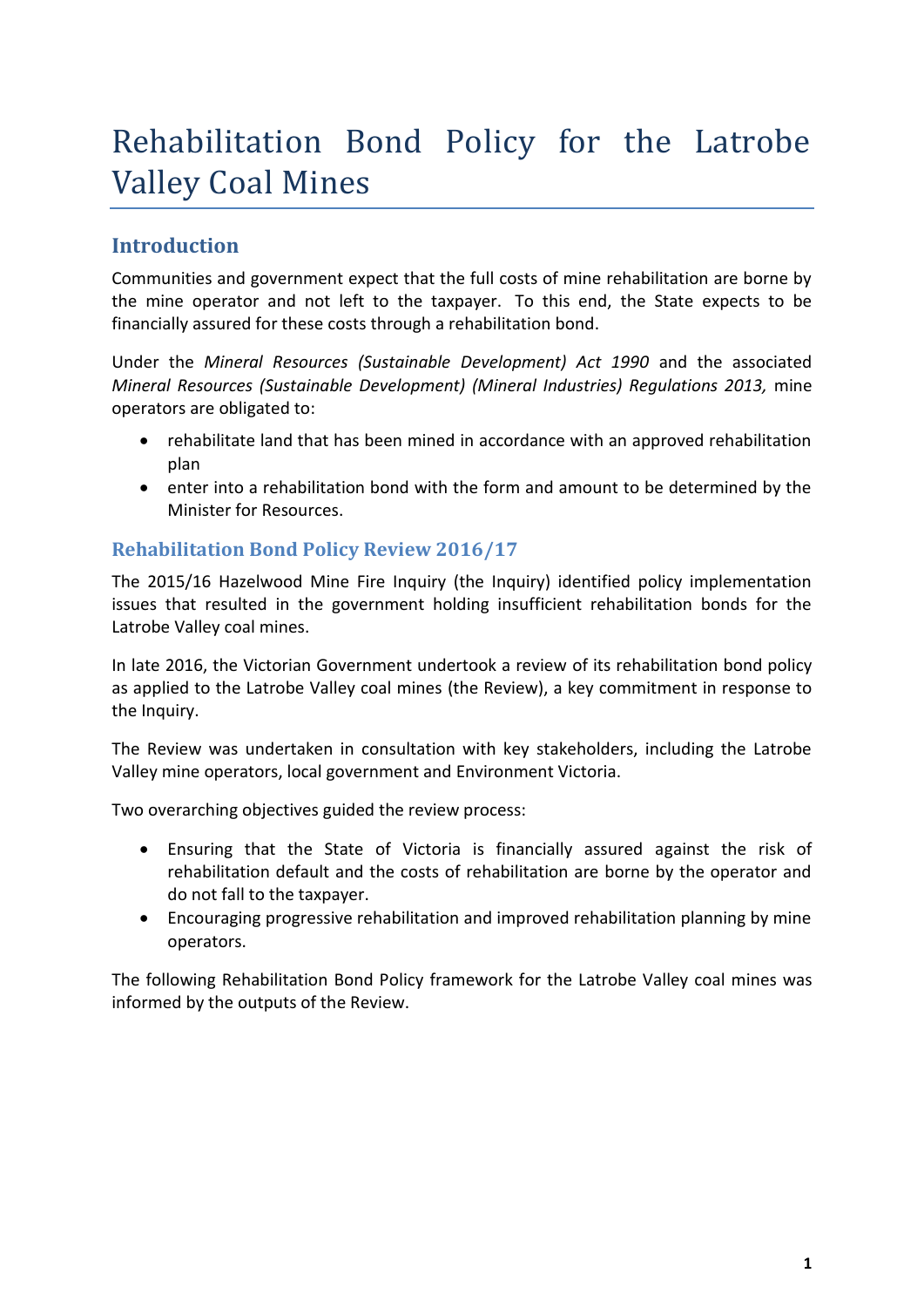## **The Rehabilitation Bond Policy framework for the Latrobe Valley coal mines**

#### **Rehabilitation bonds will be based on an assessment of rehabilitation liability using a new Rehabilitation Liability Assessment Framework**

The State will set bonds based on an assessment of rehabilitation liabilities using its Rehabilitation Liability Assessment Framework (RLA Framework) and Cost Calculator<sup>1</sup>, developed by DEDJTR Earth Resources Regulation (ERR) in response to the Inquiry.

The RLA Framework specifies the 'manner and form' of liability assessments and applies a probabilistic approach to provide a risk-adjusted estimate of rehabilitation liabilities. The RLA Framework will be applied to produce independent rehabilitation liability assessments, informing consideration of a third stage rehabilitation bond increase for the Latrobe Valley coal mines, in line with the recommendations of the Inquiry.

The RLA Framework and Cost Calculator produce a range of estimates of rehabilitation liability that reflect the estimated rehabilitation base cost plus a risk cost. This allows the assessed rehabilitation liability amount to be adjusted to reflect an estimate of risk and uncertainty associated with the base cost reliability estimate. Adopting this approach provides an incentive for mine operators to improve their rehabilitation planning. This confidence level, or 'P-value', represents the degree of confidence that the estimate will reflect actual rehabilitation costs – indicative of the risk appetite of the user (government) in setting rehabilitation bonds. A P-value of P50 represents an estimate of the most likely costs, as there is an equal chance that actual costs will be higher or lower than the estimate. A higher P-value represents a more conservative approach, as the higher the Pvalue, the smaller the likelihood that actual rehabilitation costs will exceed the estimate.

Consistent with the objectives of the rehabilitation bond policy review, the State places an appropriate price on risk and uncertainty. This will be achieved by setting a confidence level that provides an incentive for mine operators to improve rehabilitation planning, reduce uncertainty in the model and ultimately, bring down liability estimates. The confidence level reflects government's risk appetite and provides an estimate to guide the setting of bonds that assure the State against the risk of default.

This outcome will be achieved by the application of a P80 confidence level.

#### **Liabilities will be assessed independently no less frequently than every five years**

Regular review of a rehabilitation liability assessment is critical to the effective operation of the rehabilitation bond policy consistent with the objectives of the Review. Periodic review of the assessment amount reduces uncertainty and ensures that risk-adjusted estimated liabilities best reflect actual rehabilitation costs.

1

 $<sup>1</sup>$  The RLA Framework was provided to mine operators in December 2016</sup>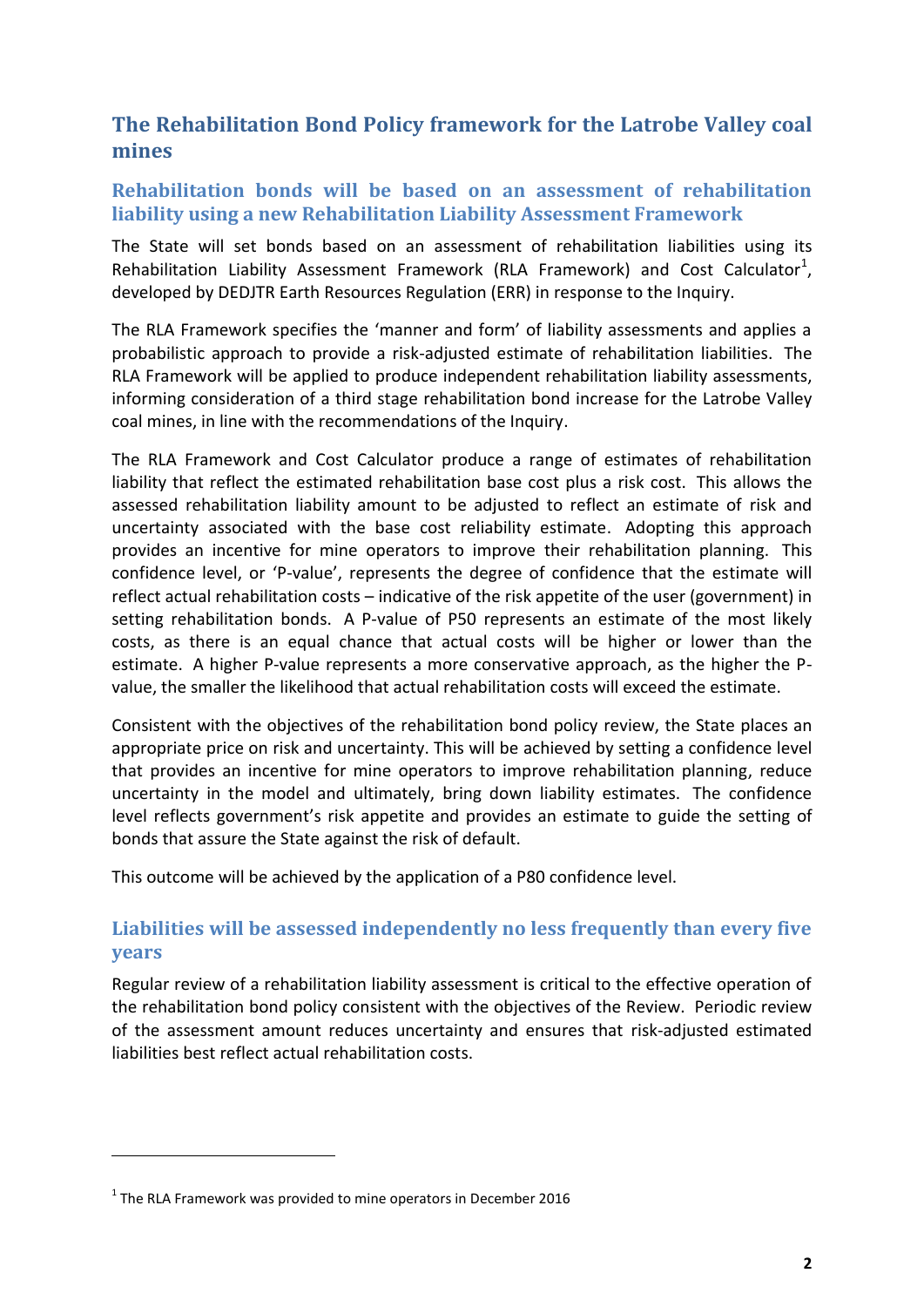ERR will undertake an independent assessment of rehabilitation liabilities no less frequently than every five years or in response to a Work Plan variation, that includes substantial updates to the rehabilitation plan. This increased frequency reflects that:

- there are a number of identified knowledge gaps in existing Work Plans that need to be addressed by the mines through their rehabilitation planning
- the mines are likely to develop a clearer view of their rehabilitation plans as they move closer to closure and there are likely further changes to Work Plans as the Latrobe Valley Regional Rehabilitation Strategy is developed and finalised.

#### **Rehabilitation bond amounts will reflect the full value of a risk-adjusted liability assessment, discounted for progressive rehabilitation**

The State will continue to set bond amounts that are equal to 100 per cent of a rehabilitation liability assessment determined using the RLA Framework and appropriate confidence interval, discussed above.

The Inquiry recommends risk-based 'discount bond models' be considered as a method to encourage progressive rehabilitation.

The Department of Economic Development, Jobs, Transport and Resources will work with the three Latrobe Valley coal mine operators to develop principles and administrative arrangements for detailed rehabilitation planning and define progressive rehabilitation milestones. This will include clarifying the requirements for progressive rehabilitation and objectives as part of the review of the regulatory framework, which will address rehabilitation issues identified by the Inquiry.

Any reductions to rehabilitation bond amounts will reflect the progressive rehabilitation milestones in a respective approved Work Plan. The progressive rehabilitation to be considered for bond discounts must be consistent with achieving the agreed final landform, thereby reducing long term rehabilitation liabilities. This approach also strengthens rehabilitation planning and annual reporting, as these are the basis for determining bond reductions.

Performance against progressive rehabilitation milestones linked to discounts under the framework would be assessed using existing annual requirements for mine operators, which include a self-assessment of rehabilitation liability and details of progressive rehabilitation undertaken during the period. Earth Resources Regulation will use these reports to monitor significant changes to risk levels or rehabilitation liability.

Regular review of bond amounts using a consistent and transparent tool (the RLA Framework) provides the best incentive for operators to undertake progressive rehabilitation and thereby reduce the bond. The completion of progressive rehabilitation that contributes to the final landform will be directly reflected in a reduction in liability assessments, translating to a reduction in the bond amount.